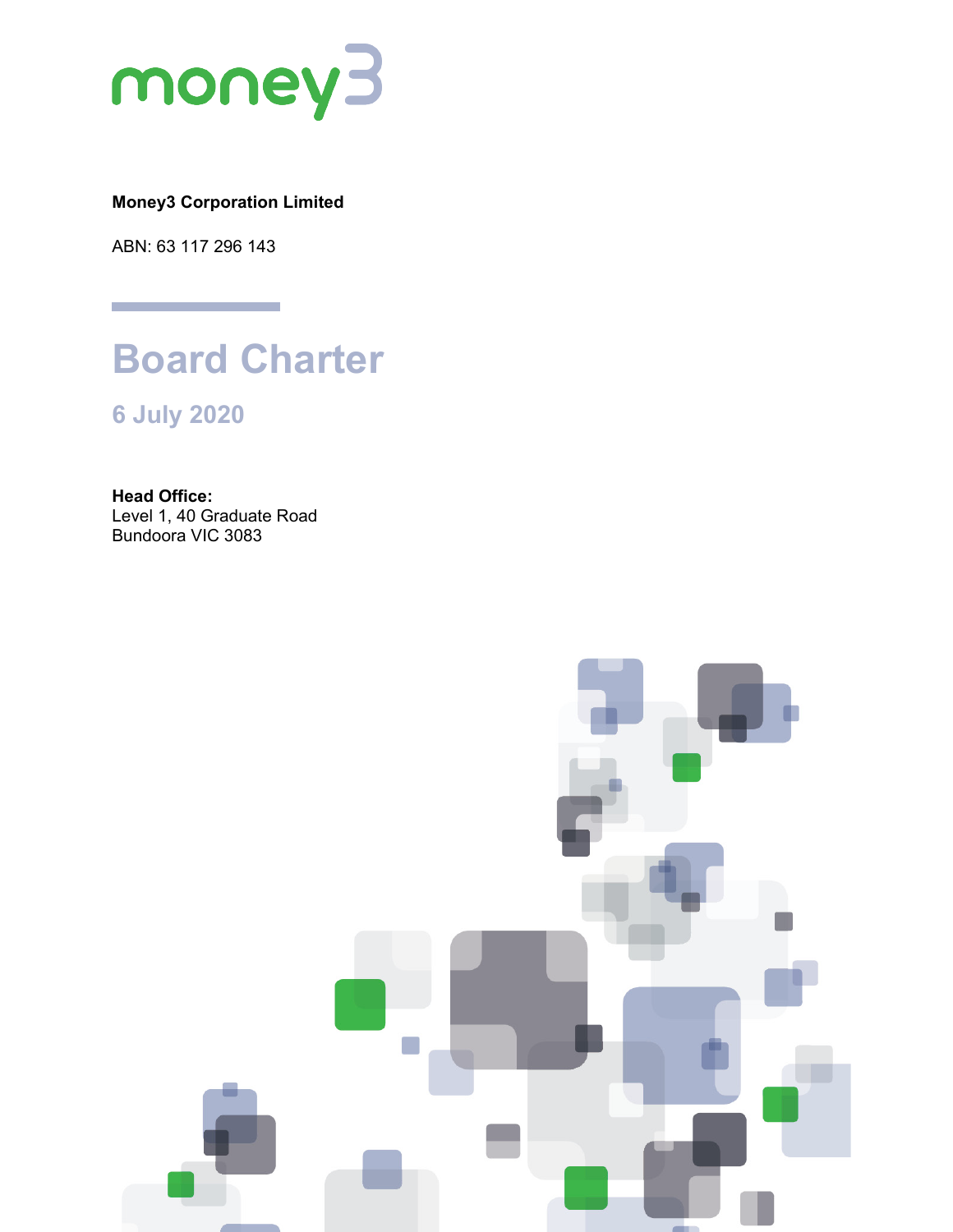# **1. Definitions**

| <b>Term</b>              | <b>Description</b>                                                    |
|--------------------------|-----------------------------------------------------------------------|
| <b>Money3 or Company</b> | Money3 Corporation Limited (ACN 117 296 143) and<br>its' subsidiaries |
| <b>ASX</b>               | Australian Stock Exchange                                             |
| <b>ASIC</b>              | <b>Australian Securities and Investment Commission</b>                |

#### **2. Related Documentation**

- Audit, Risk & Compliance Committee Charter
- Remuneration & Nomination Committee Charter
- Company Constitution
- Continuous Disclosure & Investor Relations Policy
- Code of Conduct Policy
- Performance Evaluation Policy
- Remuneration Policy

#### **3. Overview**

This policy sets out the role, responsibility and processes of the Board including its structure. It operates in conjunction with the Constitution of the Company and relevant laws including the Corporations Act.

# **4. Role and Responsibilities of the Board**

The role of the Board is to provide leadership and strategic direction for the Company and to oversee and monitor the Company's businesses and affairs and adherence to appropriate governance principles. Directors are accountable to the shareholders for the Company's performance. The Board's overriding objective is to increase shareholder value within an appropriate framework that protects the rights and enhances the interests of all shareholders, whilst ensuring that the Company is properly managed. Directors must fulfil their fiduciary obligations to shareholders but will also take into consideration the interests of other stakeholders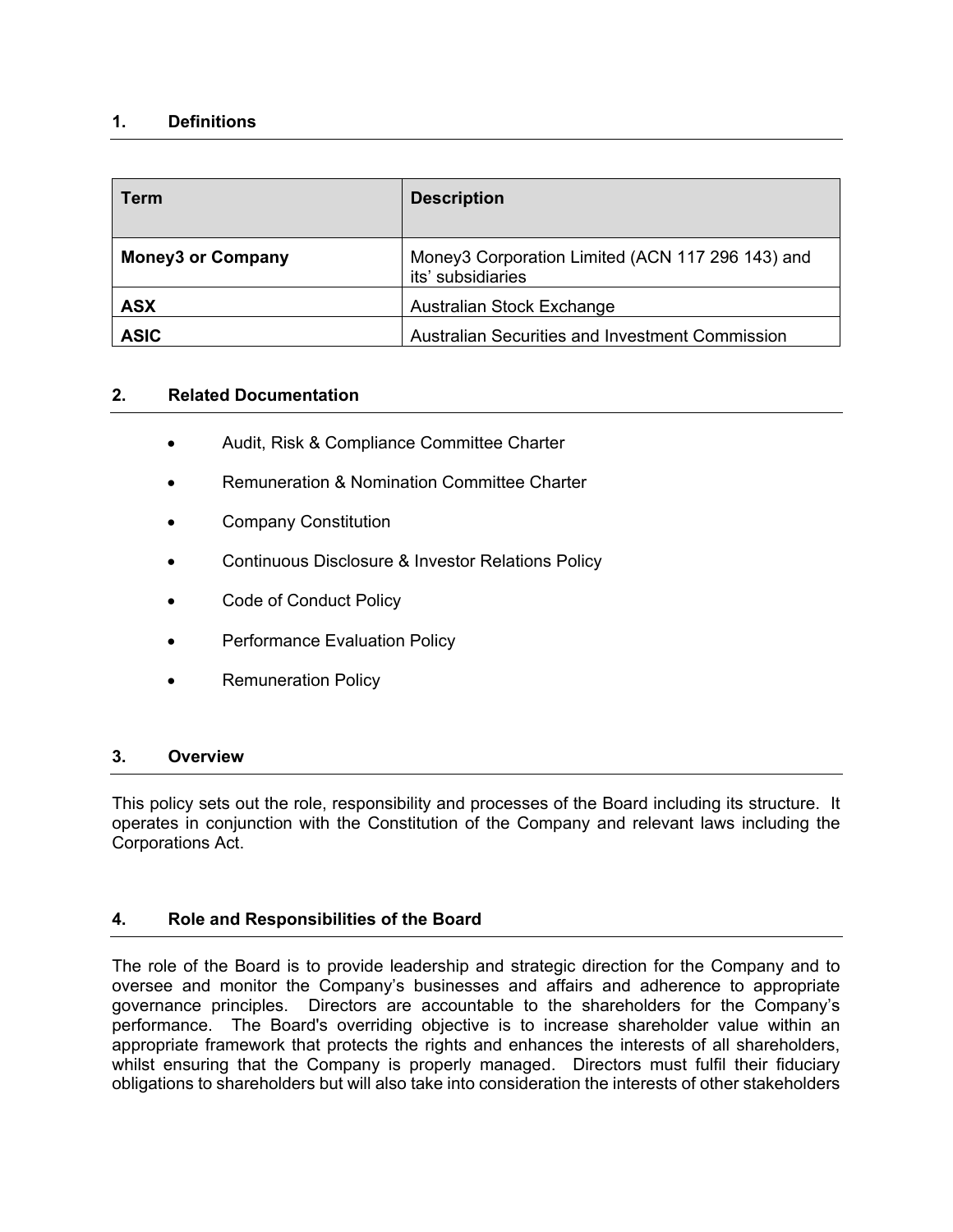in the Company, including employees, customers, creditors and others with a legitimate interest in the Company's affairs.

The Board reviews and approves the Company's business plans and guiding policies. Day to day management of the Company's affairs and implementation of its strategy and policy initiatives are delegated to the Managing Director/CEO and by him to other senior executives.

The key responsibilities of the Board include:

- demonstrating leadership, defining the Company's purpose and setting the strategic objectives of the Company;
- approving strategies and plans by management for the implementation of the strategic objectives set by the Board;
- approving the Company's statement of values and code of conduct to underpin the desired culture within the Company;
- reporting to shareholders on the Company's strategic direction and performance including constructive engagement in the development, execution and modification of the Company's strategies;
- approving key management recommendations (such as major capital expenditure, acquisitions, divestments, restructuring and funding);
- monitoring executive management and business performance in the implementation and achievement of strategic and business objectives, including challenging management on the outcomes and holding them to account when required;
- ensuring that management are instilling the Company's values to achieve the desired culture within the Company.
- Delegating powers to Committees of the board as deemed necessary for the full and proper functioning of the Company.
- ensuring that the Company has in place an appropriate risk management and internal control framework (for both financial and non-financial risks) and setting the risk appetite within which the Board expects management to operate;
- satisfying itself that an appropriate framework exists for relevant information to be reported by management to the board, including the Company's compliance with material legal and regulatory requirements and any conduct that is inconsistent with the Company's values or Code of Conduct;
- overseeing the management of occupational health and safety and environmental performance;
- meeting statutory and regulatory requirements and overseeing the way in which business risks and the assets of the Company are managed;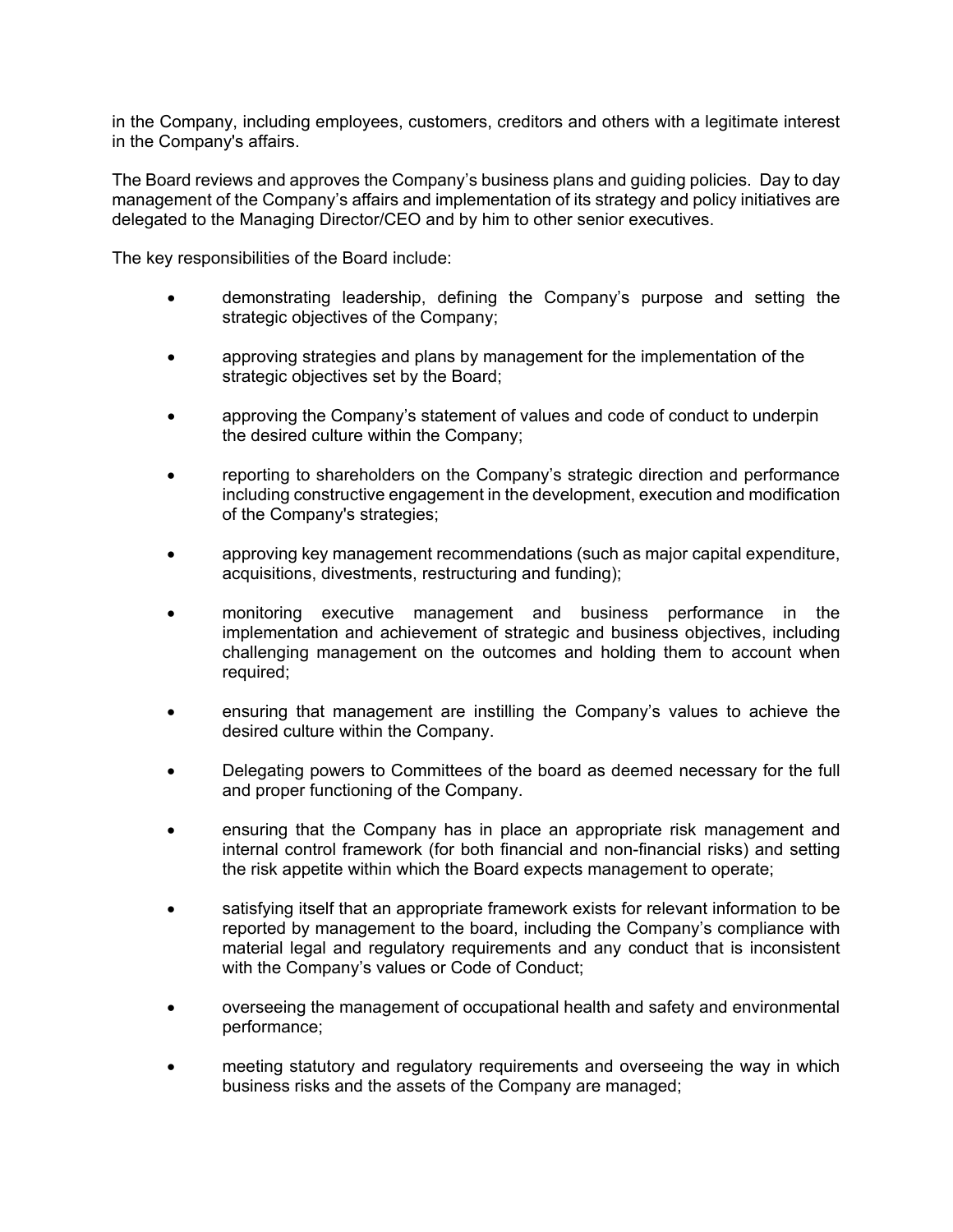- approving the Company's remuneration framework, major HR policies and overseeing the development strategies for senior and high performing executives;
- ensuring that the Company's remuneration policies are aligned with the Company's purpose, values, strategic objectives and risk appetite;
- monitoring financial results on an on-going basis;
- appointing the Chair and, if applicable, the deputy chair;
- appointing and replacing the Managing Director (MD), Chief Executive Offer (CEO), Chief Financial Officer (CFO) and Company Secretary (CS), and ratifying the appointment and removal of executives reporting directly to the Managing Director or Chief Executive Officer (senior executives);
- Setting the framework and conducting the performance appraisal of the MD and CEO via the Remuneration & Nomination Committee.
- Overseeing the integrity of the Company's accounting and corporate reporting systems, including the external audit;
- approving financial plans, operating budgets and major capital expenditure;
- overseeing the Company's process for making timely and balanced disclosure of all material information concerning the entity that a reasonable person would expect to have material effect on the price or value of the entity's securities;
- ensuring that measures are taken for achieving diversity within the organisation; and
- monitoring the effectiveness of the entity's governance practices.

# **5. Composition of the Board**

The composition of the Board is determined using the following principles:

- The Board will be comprised of a minimum of 3 directors and a maximum number of directors as set by and allowed under the Company's Constitution.
- The Chairman of the Board is to be an independent non-executive director as defined by the Board.
- It is the aim of the Board to always contain a majority of independent non-executive directors as defined by the Board, taking into consideration the total number of directors on the Board.
- Collectively, the Board will have the necessary expertise to ensure the Company meets its key financial and strategic goals. The Remuneration & Nomination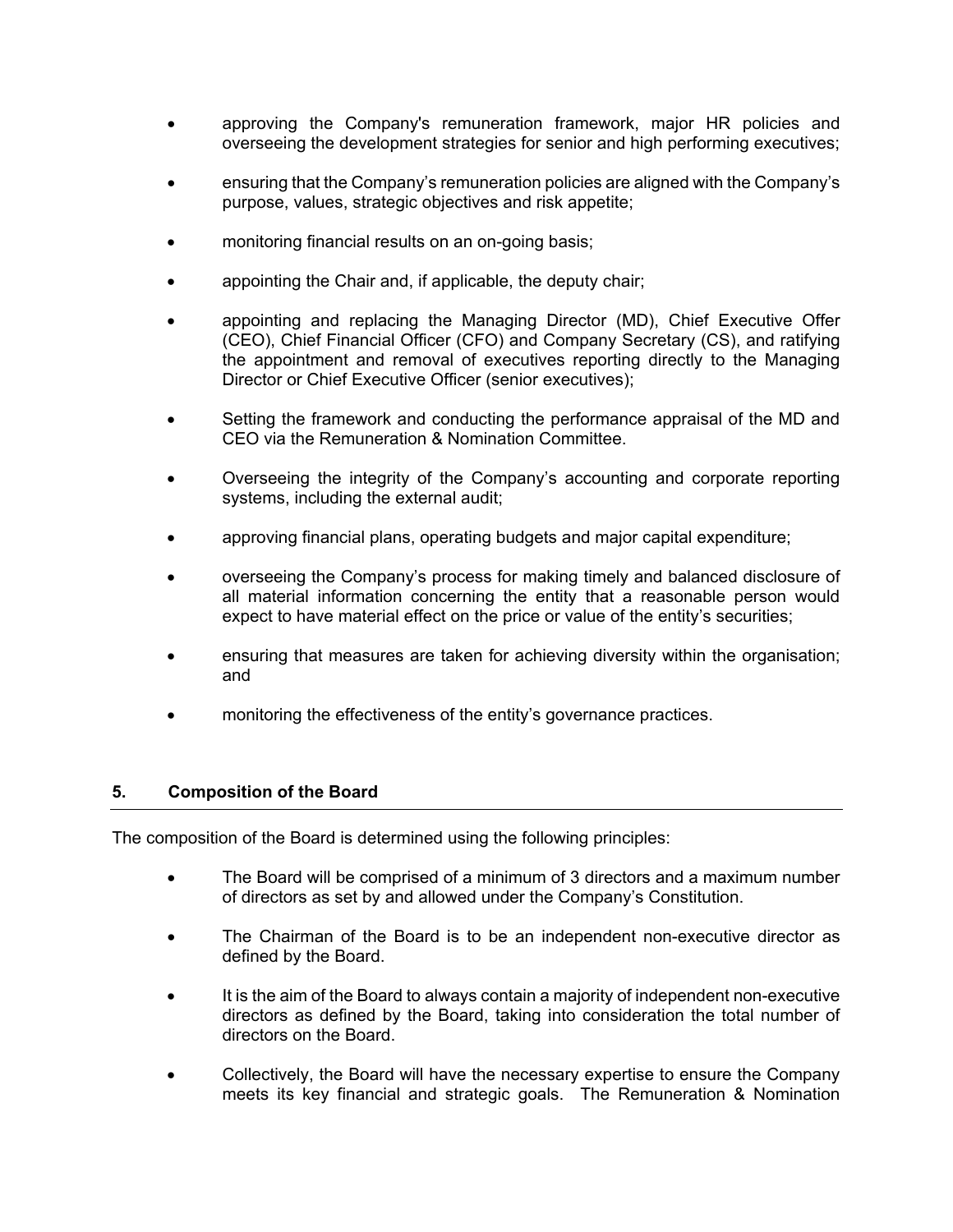Committee will determine on an annual basis whether the Board 'mix' meets its current strategies and make recommendations to the Board for the implementation of any changes to reflect any changes in strategies.

• Each Board member will undergo an induction program prior to the commencement of his or her role as a Director and abide by requestions for continuing education as recommended by the Remuneration & Nomination Committee.

# **6. Role of the Chairman**

The Chairman is responsible for:

- leadership of the Board;
- approving the agenda for board meetings and ensuring that sufficient time is available for discussion of all agenda items, including strategic matters.
- overseeing the Board in the effective discharge of its supervisory role;
- facilitating the work of the Board at its meetings and ensuring that the principles of the Board are maintained;
- taking such measures as are necessary to facilitate an effective contribution from all Directors;
- promoting a constructive & respectful relationship between Board members and the Board and management; and
- ensuring that there is regular and effective evaluation of the Board's performance via the Remuneration & Nomination Committee.

#### **7. Appointment / Retirement of Directors**

The Remuneration & Nomination Committee is responsible for making recommendations to the Board regarding:

- Composition of the Board, appointments to the Board and skill sets required.
- Board succession planning and continuing education requirements of board members.
- Remuneration of Directors.
- Ensuring that the Company has a written agreement with each Director.
- Shareholders are aware of the qualifications and background of all directors.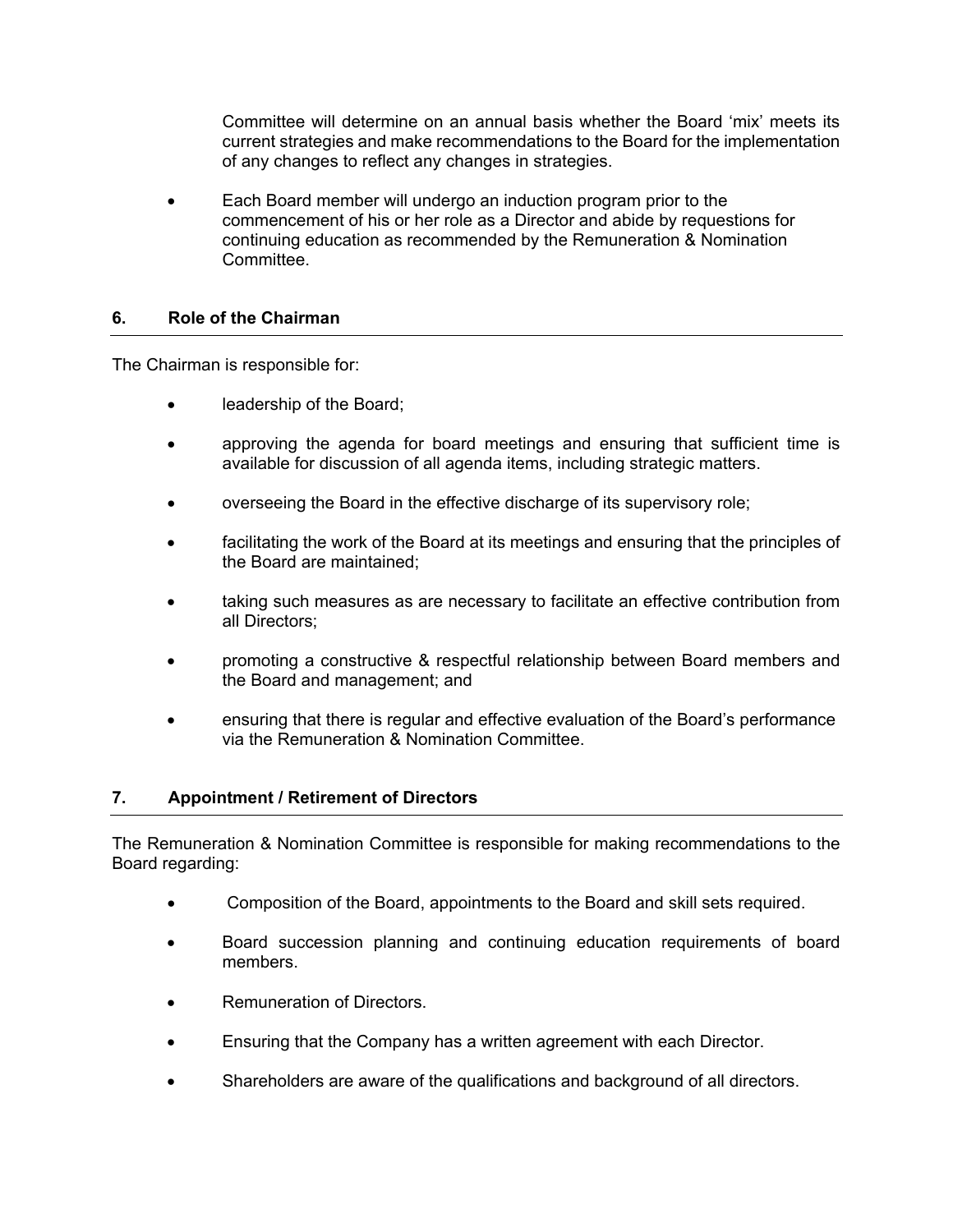• Ensuring that the requirements for directors under the Company's Constitution, Corporations Act and ASX Listing Rules are met.

### **8. Board Meetings**

- Board meetings are generally held on a monthly basis. All directors are expected to prepare fully for all Board meetings, and to attend as many Board meetings as is reasonably practicable.
- The Chairman in consultation with the MD and Company Secretary is responsible for the orderly conduct of the board meetings.
- The Board meeting agenda and relevant papers will be distributed to all directors at least 4 days prior to the meeting.
- Directors are expected to be available for the full duration of the meeting as notified in the meeting agenda.
- A quorum shall be 3 directors for board meetings and 2 directors for committee meetings
- If the Chairman of the board or a committee is not present for a meeting, the membership of the board or committee shall appoint a chair for the duration of that meeting.
- Directors will keep confidential Board discussions, deliberations and decisions that are not publicly known. Outside the boardroom, directors support the letter and spirit of Board decisions.
- Confidential information received by a director in the course of the exercise of directorial duties remains the property of the Company and it is improper to disclose it, or allow it to be disclosed, unless that disclosure has been properly authorised, or is required by law.
- The Board has established a number of permanent Board committees to assist in the execution of its responsibilities. In addition to these permanent committees, it is the practice of the Board to establish ad hoc sub committees on an as needed basis. All directors are expected to be available for membership of these committees, to prepare fully for relevant committee meetings, and to attend as many meetings of Board committees and sub-committees, of which they are a member, as is reasonably practicable.
- The agenda and papers for Board committee meetings will be distributed at least 4 days prior to each meeting.
- In addition to formal Board and committee meetings, directors are also required to attend functions and activities on behalf of the Company. This will include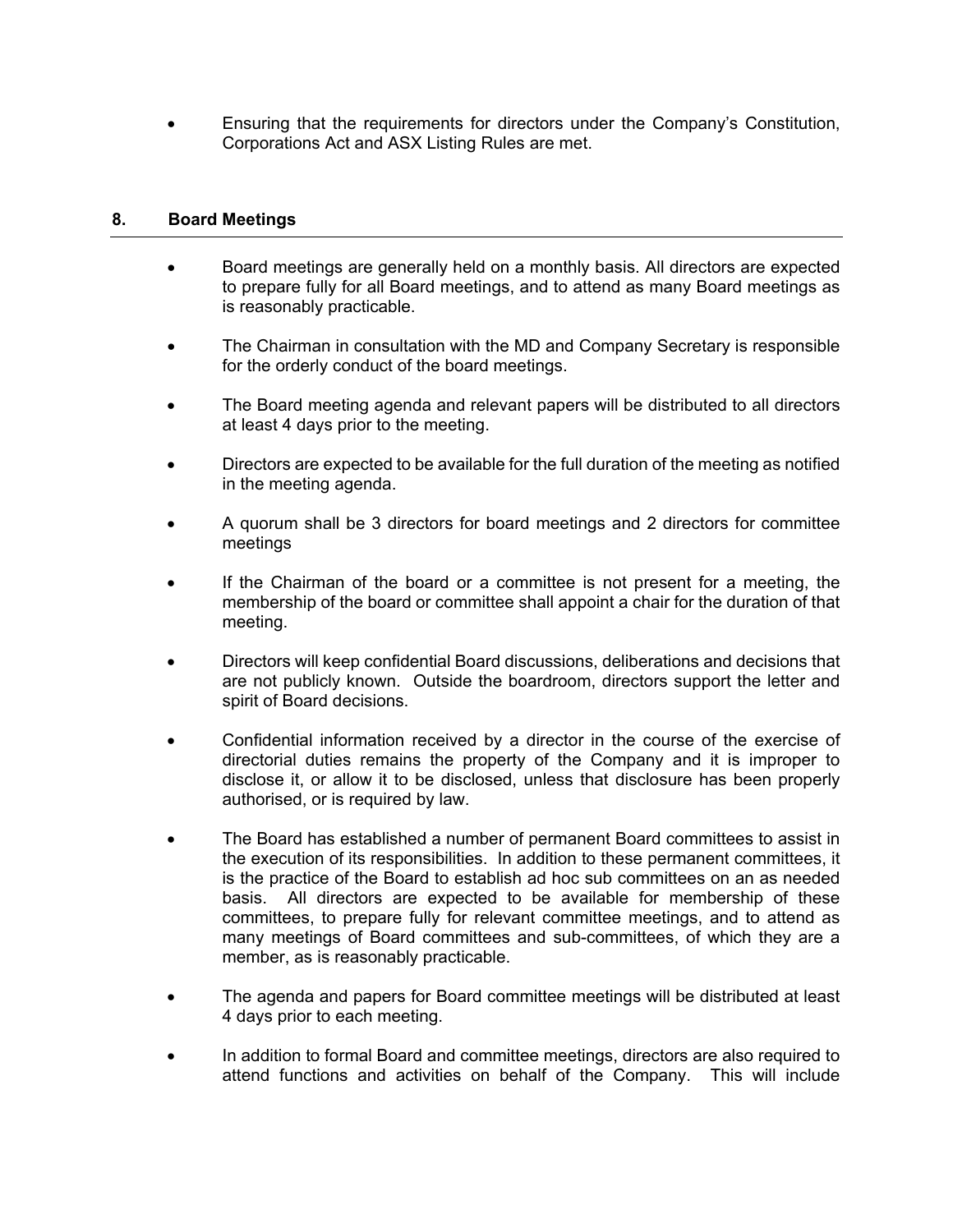meetings with staff, customers and suppliers. All directors are expected to make themselves available for these functions and activities.

### **9. Remuneration of Directors**

- Executive directors receive no extra remuneration for their service on the Board beyond their executive salary package.
- Remuneration of non-executive directors is determined in maximum aggregate by shareholders and is allocated by the Board on the recommendation of the Remuneration & Nomination Committee. The Committee will take independent advice in respect to directors' fees on an as needed basis.
- Non-executive directors' fees are paid on a gross fee's basis (except GST where applicable). Non-executive directors do have the option of packaging their fees on the same basis as executives (e.g. superannuation, motor vehicles).
- No director is required to hold shares in the Company as part of their appointment.
- The reasonable expenses incurred by a director in discharging their obligations and performing their duties will be reimbursed by the Company, consistent with Company policies which are established from time to time.
- There is to be no plan to provide remuneration, reward or other benefits to nonexecutive directors upon the cessation of them holding office as a director.

#### **10. Board Appraisal**

A process has been established to review and evaluate the performance of the Board as a whole, committees and individual directors. Each year, a performance appraisal process will be coordinated by the Remuneration & Nomination Committee, to assess performance over the previous 12 months and to examine ways of assisting each person, Committee or the Board in performing their duties more effectively in the future, such as through further education.

The Company will disclose, in relation to each reporting period, whether a performance evaluation was undertaken in the reporting period.

The Remuneration & Nomination Committee will determine the process for the evaluation and seek external consultancy if required.

# **11. Directors' Other Interests**

Directors other interests, which are likely to conflict with the interests of the Company, are declared by the relevant director at the time the interest arises, or the potential conflict becomes apparent. If a conflict actually arises, the director concerned will absent himself from the meeting at which the issue is discussed and will abstain from voting on the issue.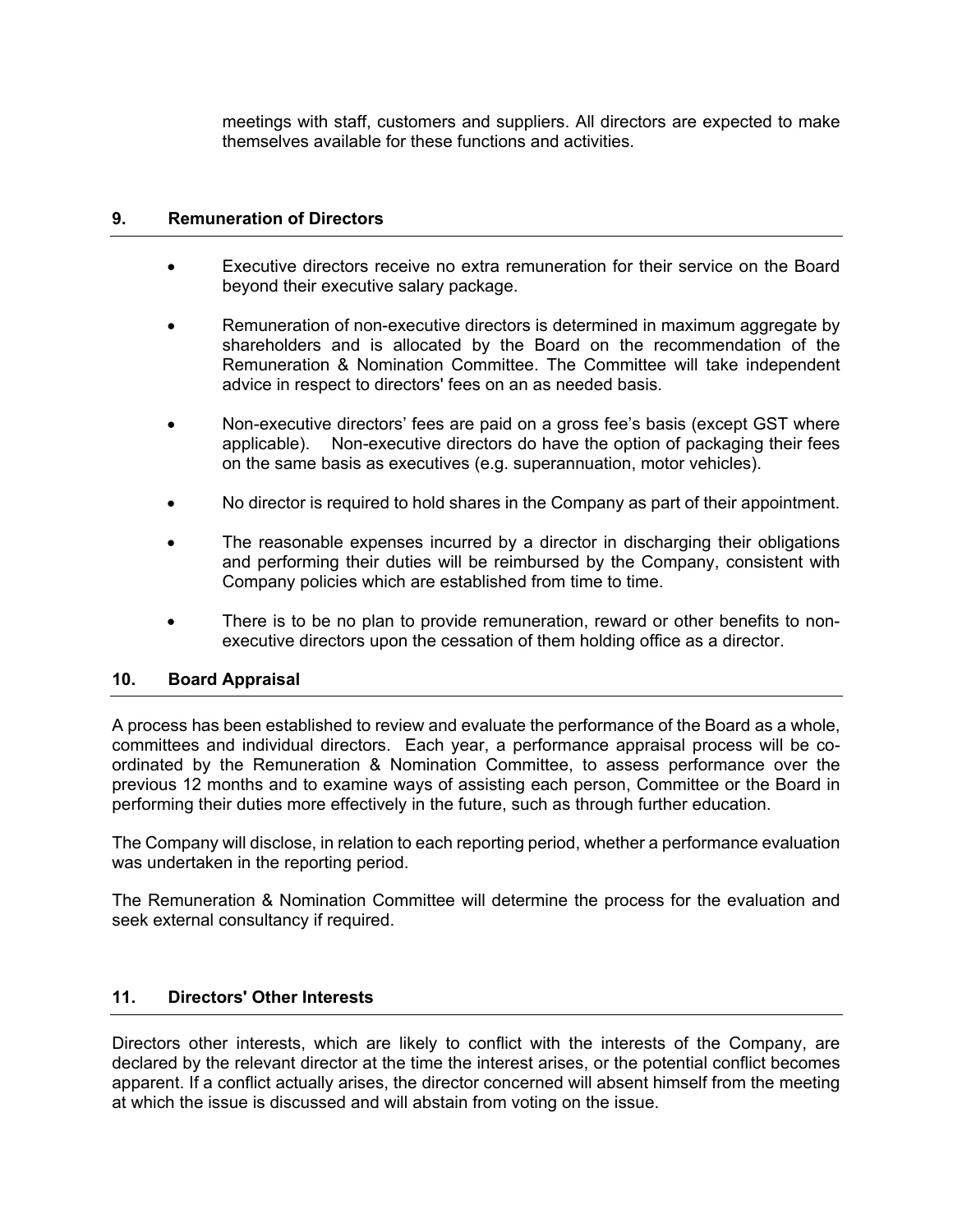Each director is required to provide and to keep the Company provided with up to date details of their other interests (for example, employment, directorships, potential conflicts of interest, interests in contracts to which the Company is party, related party transactions, family ties) both before and during the holding of office to enable a register to be maintained.

# **12. Independent Professional Advice**

Each director has the right, with the prior approval of the Chairman, not to be withheld except in case of an unreasonable request by a director, to seek independent legal and other professional advice at the Company's expense concerning any aspect of the Company's operations or undertakings in order to fulfil his or her duties and responsibilities as a director.

Where the Chairman wishes to obtain independent professional advice, the Chairman must obtain the prior authorisation of the chairman of the Audit & Risk Compliance Committee, not to be withheld except in case of an unreasonable request by the Chairman.

A copy of all such advice must be provided immediately to the Chairman, and made available to the Board meeting next following receipt of the advice, unless it is privileged from production by the director to the Company according to law, or would thereby be available to another party to proceedings to which the director is also a party.

# **13. Agreement for Provision of Information to Stock Exchange/s**

Where the Company is required, under the listing rules of Australian Stock Exchange (ASX) and any other stock exchange upon which the Company is obliged to disclose to such exchanges the details of directors' interests in securities, and in contracts relevant to the securities, then the Company is also required to enter into an agreement with each of the directors under which the directors are obliged to provide the necessary information to the Company to enable discharge of those obligations.

All directors are required to enter into such an agreement and to provide the specified information within the agreed timeframe.

# **14. Continuous Disclosure**

The Board is aware of its obligations in respect to continuous disclosure of material information and embraces the principle of providing access to that information to the widest audience of investors. The Board will regularly review the effectiveness of the Company procedures in place to ensure that continuous disclosure is maintained.

The Company, in accordance with the provisions of the Corporations Act 2001 (Cth) and the ASX Listing Rules, advises the ASX of any transaction conducted by directors in securities in the Company. A Board policy "Continuous Disclosure and Investor Relations Policy" has been issued and all directors are required to comply with that policy.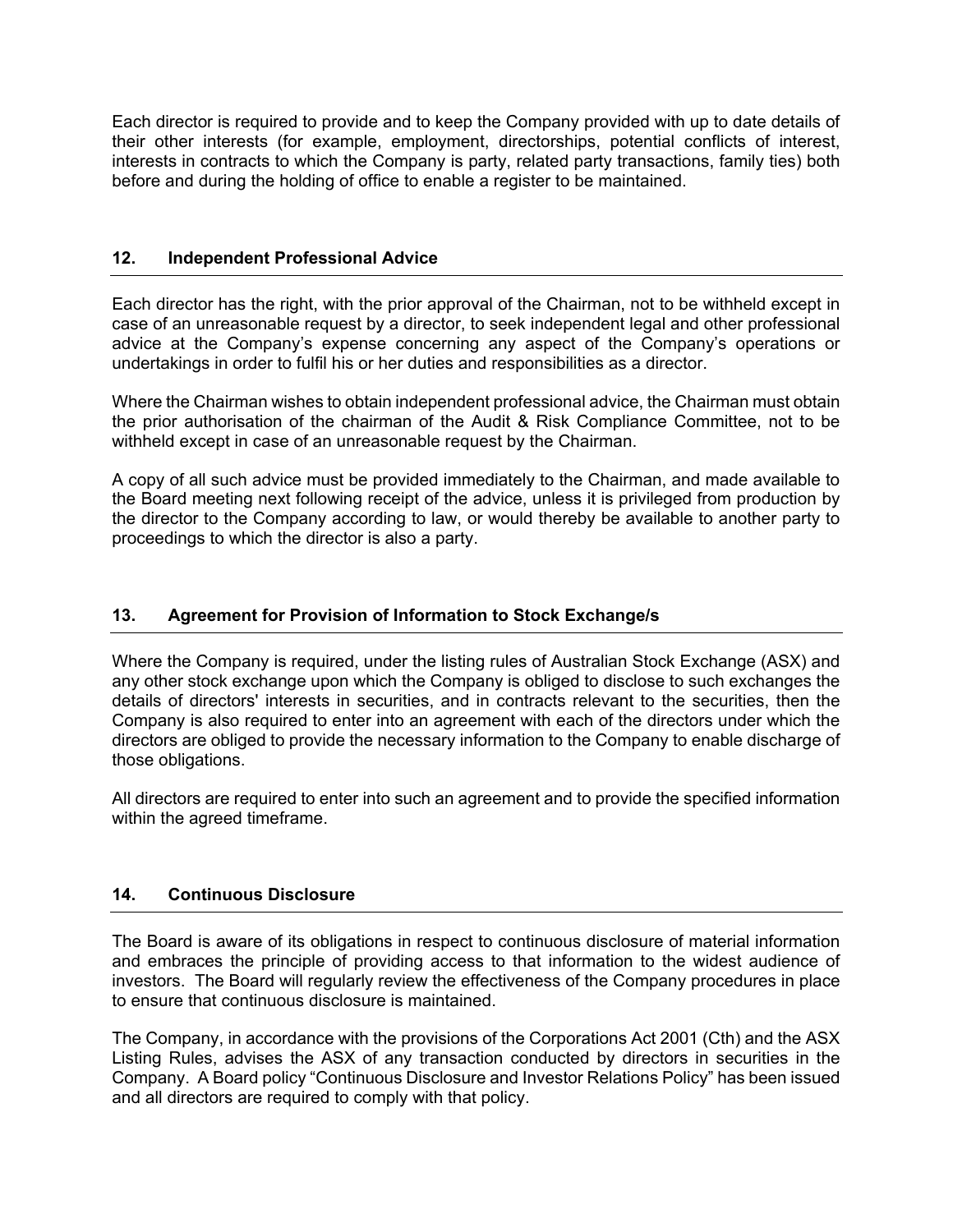### **15. Company Secretary**

The Company Secretary will be appointed by the Board on such terms the Board determines appropriate. The Company Secretary will be accountable directly to the board, through the chair, on all matters to do with the proper functioning of the board. The Company Secretary will coordinate all Board business (which includes agendas, minutes, board papers, ASIC and other governmental filings, lodging ASX announcements) including the following:

- Advising the board and its committees on corporate governance matters.
- Advising the board on compliance with ASX and ASIC rules and regulations.
- Liaising with the ASX and ASIC.
- Monitoring that board and committee policies and procedures are followed.
- Coordinating the timely completion and despatch of board and committee papers.
- Ensuring that the business at board and committee meetings is accurately captured in the minutes.
- Helping to organise and facilitate the induction and professional development of directors.
- Facilitating and maintaining Company Registers as required by the Corporations Act and ASX Listing Rules.
- Facilitating Shareholder meetings.

The Company Secretary shall be the Secretary of all Board Committees.

# **16. Risk & Compliance Officer**

The Board shall ensure that at all times a responsible executive of the Company is appointed as the Risk & Compliance Officer of the Company. That Officer shall be responsible for arranging, monitoring and reporting to the Board upon the performance of all the Responsible Lending compliance obligations of the Company.